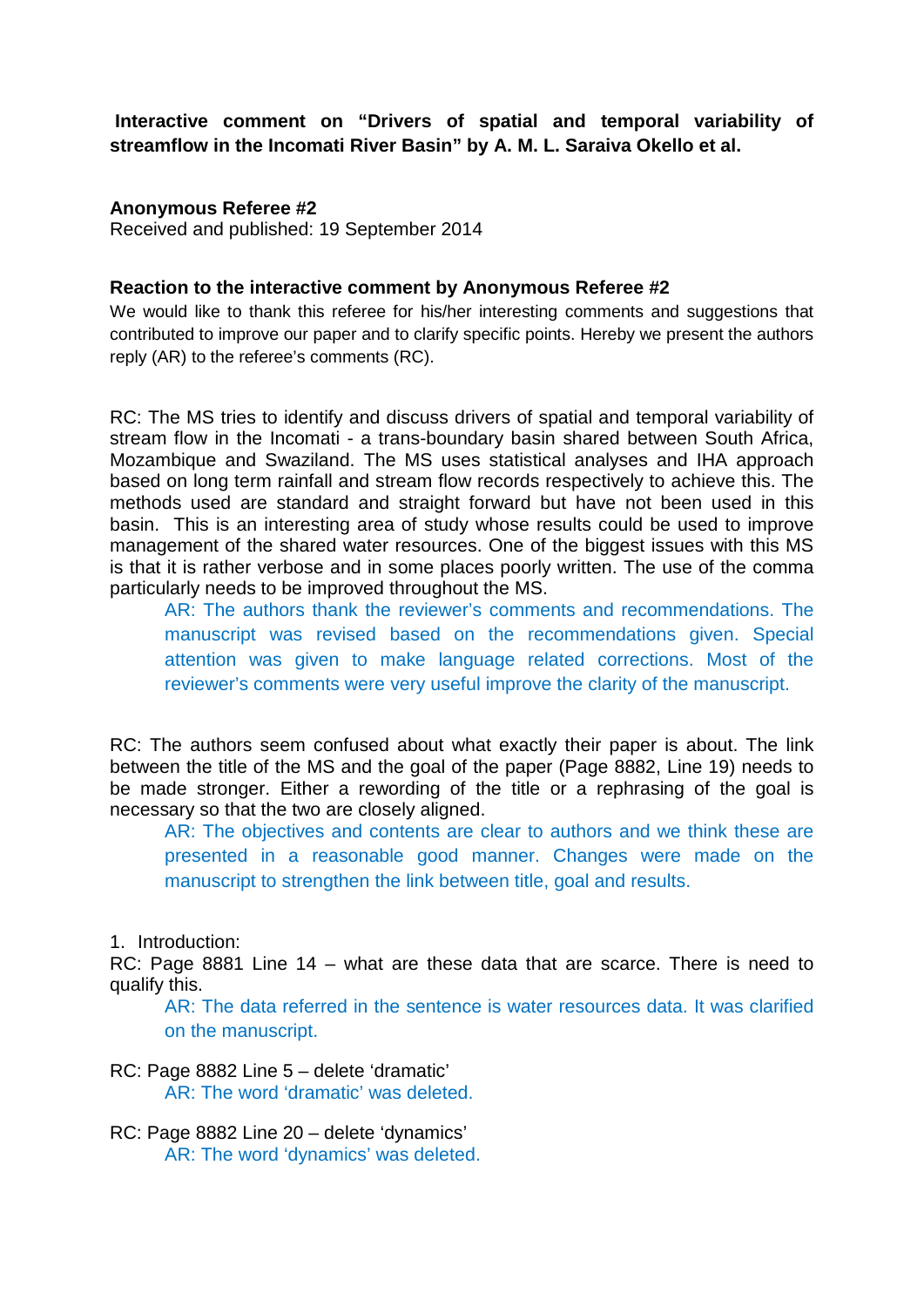RC: Page 8882 Line 27-28 – this is not specific and therefore does not do anything to improve the MS at this introduction stage. The last part of the sentence from '... as well as ...conducted in the area.' could be deleted without affecting the MS.

AR: The sentence was deleted.

# 2. Methodology

RC: Page 8883 Line 14 – Since the MS is quite detailed about where the mouth of the river is, one would be expected to be specific about where the river's source is rather than just saying 'in the west of the basin.' Surely it is not difficult to get this information.

AR: We believe we have given enough information about the source and mouth of the river for the readers to understand basic landscape features. The source of the main tributaries (Komati, Crocodile and Sabie) is on Highveld and Escarpment in South Africa. This explanation was added to the manuscript.

RC: Page 8883 Line 21 – high escarpment not high-lying escarpment AR: Corrected.

RC: Page 8884 Line  $7$  – rewrite the statement to read: 'the geology is complex, characterized by....'

AR: Re-written.

RC: Page 8885 Line 5 – rewrite to read; 'Annual, monthly and daily data for southern  $\cdot$ ...'

AR: Re-written.

RC: Page 8885 Line 10-14 – Sentence is difficult to read. Rephrase

AR: The section was reworded to improve clarity.

RC: Page 8885 Line 14 – It is meaningless to say 'good observed data'. What is 'good'? How is it measured? Good for what or for whom?

AR: The word good was removed from the sentence.

RC: Page 8885 Line 15-16 – Poor expression. Rephrase

AR: It was rephrased to read: *"Eight of the 20 stations' time series were extended up to 2012, using new data collected from the SAWS."*

RC: Page 8885 Line 19 – there is need to briefly explain why two intersecting periods were chosen. This is for readers who may not be familiar with the method.

AR: This question was also raised by Referee 1. The following sentences were added to explain the choice of periods. *"Two intersecting periods were chosen, to evaluate the consistency of the trends. Due to natural climatic variability, there are sequences of wetter and drier periods, so some trends appearing in a specific period might be absent when a longer or shorter period is considered."*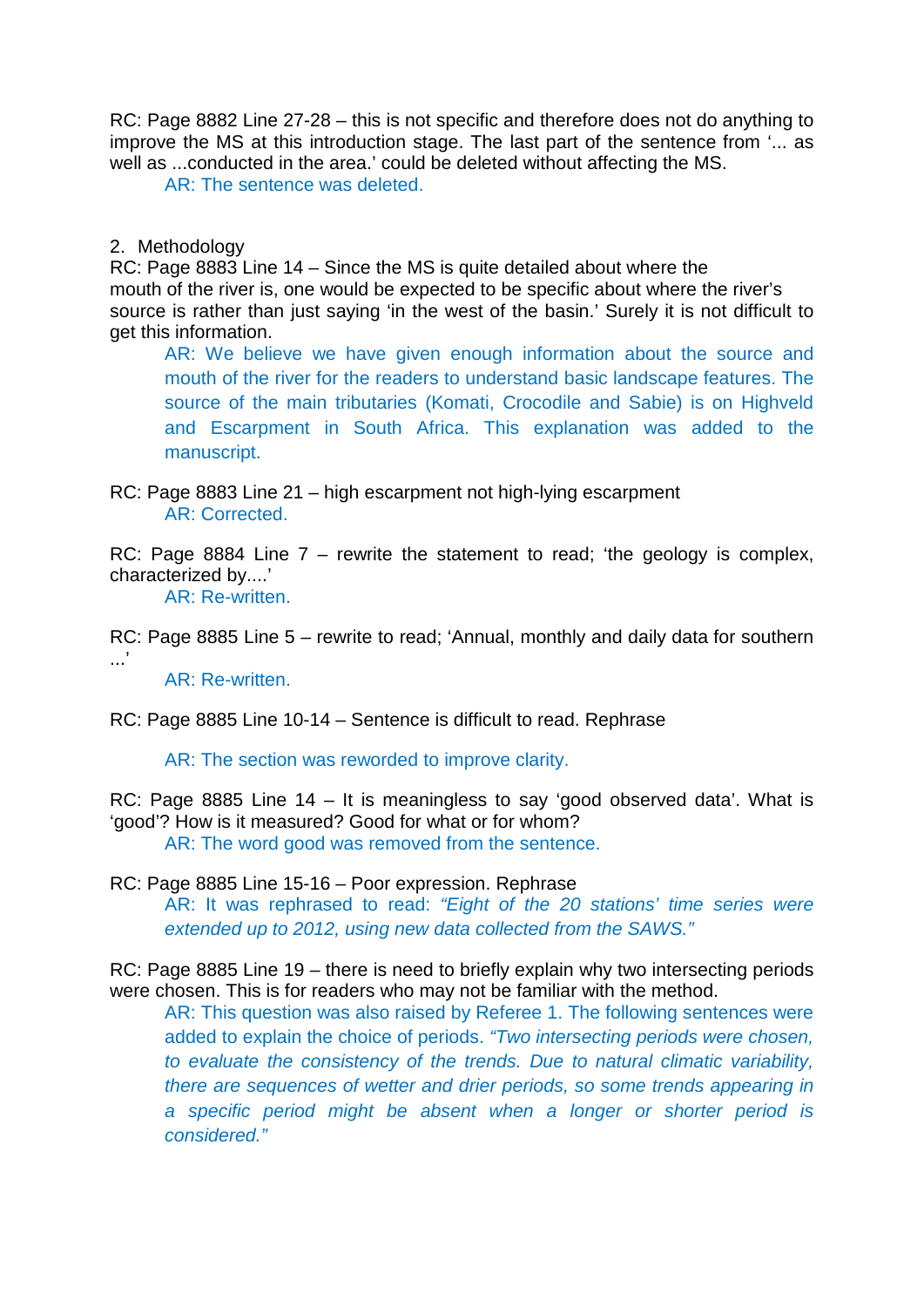RC: Page 8885 Line 21 - change to 'The test determines the timing of a change in a time series...'

AR: Changed.

RC: Page 8885 Line 21-25 – this does not read well and is therefore difficult to follow. Rephrase.

AR: The paragraph was rephrased to read: *"The Pettitt Test (Pettitt, 1979) is used to detect abrupt changes in the time series. Potential change points divide the time series in two sub-series. Then the significance of change of mean and variance of the two sub-series is evaluated by F and T-tests. Potential change points were evaluated with a 0.8 probability threshold and significance of change was assessed with F and T-test at 95% confidence level."*

RC: Section 2.2.1 – there is generally no adequate description of the techniques and no attempt is made to justify the choice of these methods.

AR: The techniques used are standard, and brief explanation of methods was added for clarity. Readers were referred to literature were the methods are explained more in detail.

RC: Page 8886 Line 8 – How is the 'quality' of the data defined? There is nowhere else in the MS that this data 'quality' issue is discussed, so it would need to be qualified here. See my comment on 'good' data.

AR: The flow data quality was defined using the definition of the Department of Water Affairs (DWA), the main custodian of data. Data of a flow gauging station was considered of good quality when the number of missing data was less than 5%, and most of the data was qualified by DWA as good continuous data. The quality of rainfall data was addressed in response to a comment from referee 1, and a sentence was added to the manuscript describing data quality.

RC: Page 8886 Line 11 – change to '....very few stations could be considered not impacted by human interventions.' Why is it necessary to use data from stations that are 'least' impacted by humans? There is no justification or explanation for this.

AR: Corrected on the current manuscript. The following sentence was added to justify the use of data from pristine catchments: *"Data from pristine catchments can reveal the dynamics of natural variability of streamflow, and isolate the impacts of climate change on streamflow.*

- RC: Page 8886 Line 13 delete 'and summarized' AR: Deleted.
- RC: Section 2.2.2 are there no stations in Swaziland? This needs to be explained. AR: There are few stations in Swaziland, but the data was not freely available as in South Africa and Mozambique. Also, for this study we were interested in long term patterns, thus long time series; some of Swaziland's gauging stations are only operational from 2000's. Furthermore, as the focus of the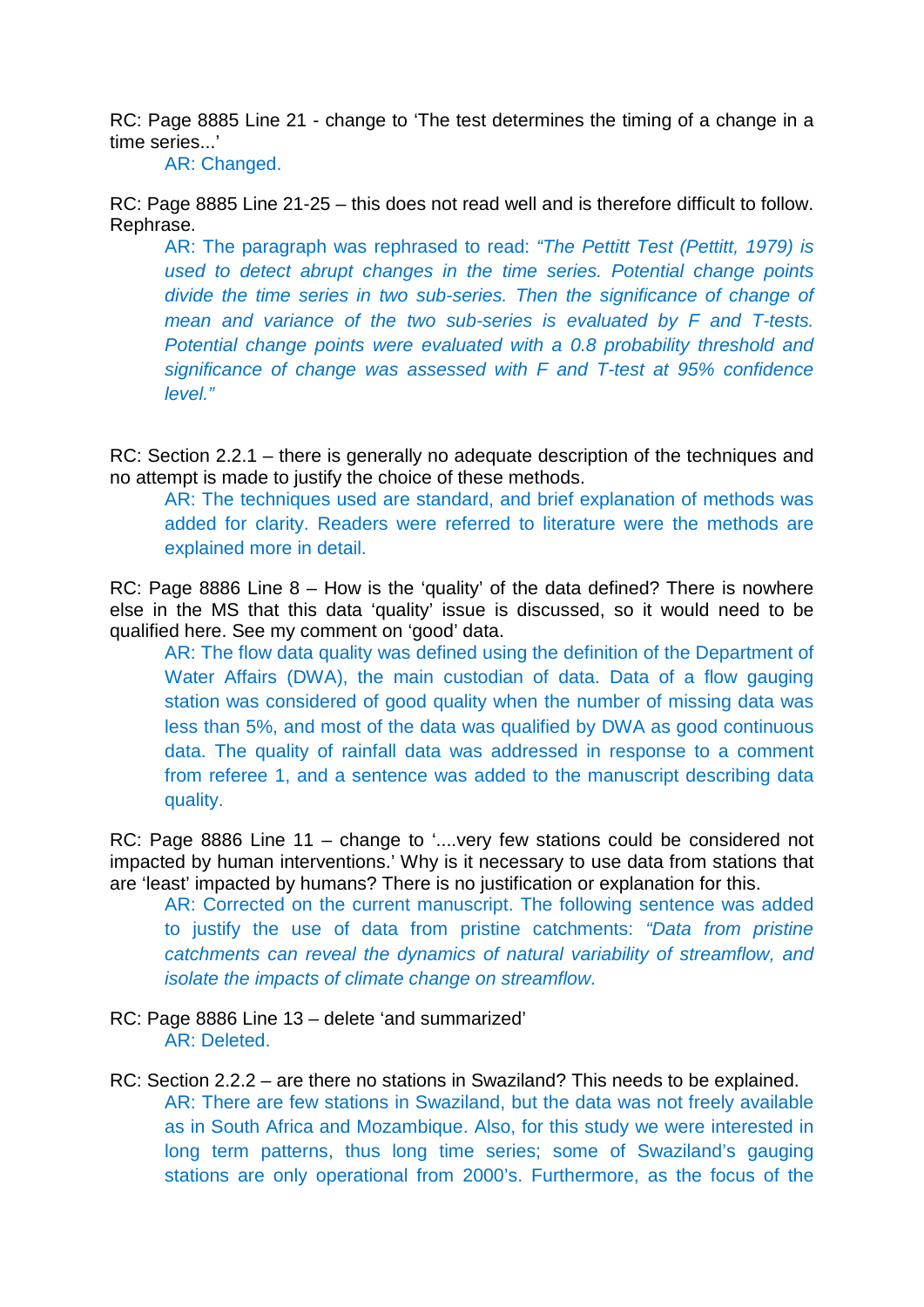study was the entire river basin, and the portion of the basin in Swaziland is just 5.5% of total basin area, we assumed that the stations downstream of Swaziland would serve as surrogate of changes occurring in Swaziland.

RC: Section 2.2.3 – the whole section is poorly written and needs to be rewritten. The MS does not adequately and clearly explain the IHA method. Some mistakes are pointed below:

AR: The section was revised and a paragraph was added to better explain the IHA method.

- RC: Page 8887 Line 1-3 I can hardly follow what the authors are trying to say. AR: The sentence was rephrased to read: *"33 selected gauges from the Incomati Basin were analysed with this method using daily flow data."*
- RC: Page 8887 Line 7 what does 'water conditions' mean? AR: We refer to river flow; the expression was replaced on the current manuscript.
- RC: Page 8887 line 10 which flow metrics are these? AR: We refer here to the IHA hydrological indicators. We replaced the word 'metrics'.
- RC: Page 8887 Line 11 does the software only analyse 'linear' trends? Why not just say 'trends'? Whether or not these are linear is immaterial, I presume. AR: The word linear was removed.

RC: Page 8887 Line 12-13 – this trend is evaluated with the P value.... What is the p value? What does it represent? What is the range of values for P? Why choose P<=0.05? The explanation and/or justification for method are missing.

AR: The p-value is the [probability](http://en.wikipedia.org/wiki/Probability) of obtaining a [test statistic](http://en.wikipedia.org/wiki/Test_statistic) result at least as extreme as the one that was actually observed, assuming that the [null](http://en.wikipedia.org/wiki/Null_hypothesis)  [hypothesis](http://en.wikipedia.org/wiki/Null_hypothesis) is true. A researcher will often "reject the null hypothesis" when the p-value turns out to be less than a predetermined [significance level,](http://en.wikipedia.org/wiki/Statistical_significance) often 0.05 or 0.01. Such a result indicates that the observed result would be highly unlikely under the null hypothesis. Many common statistical tests, such as [chi](http://en.wikipedia.org/wiki/Chi-squared_test)[squared tests](http://en.wikipedia.org/wiki/Chi-squared_test) or [Student's t-test,](http://en.wikipedia.org/wiki/Student%27s_t-test) produce test statistics which can be interpreted using p-values. Most authors refer to statistically significant as P < 0.05 and statistically highly significant as  $P < 0.001$ . In the current study, the hypothesis tested was if there was a trend on the time series of IHA parameters or not. So a p-value<= 0.05 means that there is strong evidence that there is a trend on the time series.

RC: Page 8887 Line 20-24 – this should be made more concise.

AR: We believe that the explanation provided is important to understand how the comparison of indicators with land use was made. The paragraph was rephrased to improve clarity.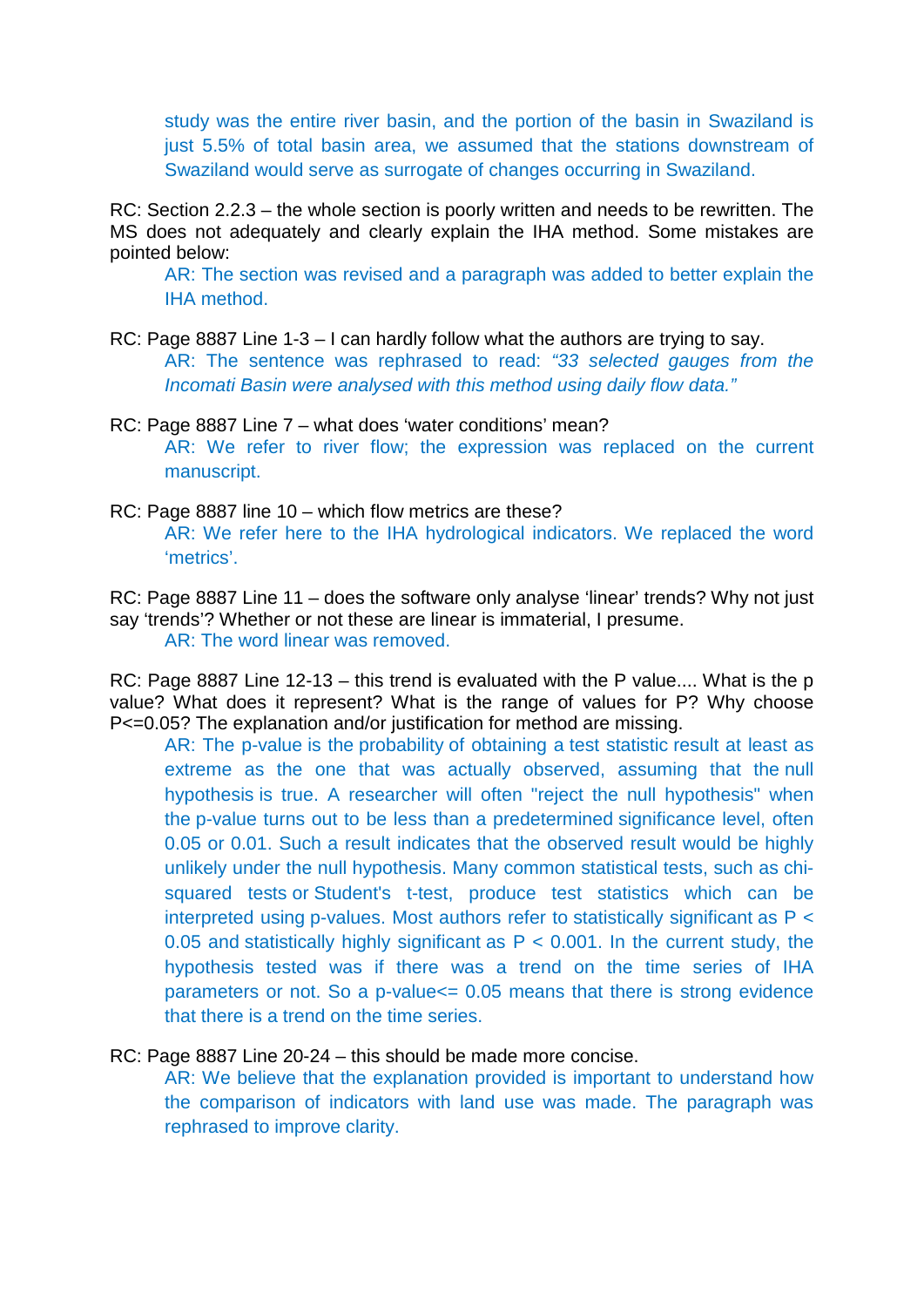3. Results

RC: Page 8888 Line 6-7 – '...due to the elevation gradient.' Firstly, change to '... as a result of elevation' if you want to use this. Secondly, is this the reason for variability? How was this determined? Sounds like guessing to me.

AR: The change was made on the current manuscript. We understand that the elevation is a major reason for the variability of the rainfall. We analyzed daily, monthly and annual rainfall records for many stations in the region, and found that the variance of the stations in higher elevations was much higher than those in lower elevations. Furthermore, Lynch (2003) reports the importance of elevation on rainfall variability in South Africa.

RC: Page 8888 Line 23 – delete 'of an increase or decrease', it is not necessary. AR: Deleted.

RC: Page 8889 Line 18 – '....buffered due to flow regulation....' The use of the phrase 'due to' is wrong. What the authors want to say that it is a consequence of; then they could use 'as a result of' instead. The flow regulation issue is very important and needs to be discussed more.

AR: Corrected on the current manuscript. The flow regulation issue is discussed further on the context of dams.

RC: Page 8890 Line 1-4 – This explanation does not sound correct to explain the observed trend.

AR: The sentence was rephrased to read: *"October is the month of the start of the rainy season, when the dam levels are lowest and irrigation water requirements highest (DWAF, 2009;ICMA, 2010)"*

RC: Page 8890 Line 8-10 – the concept of reversals is really interesting. It needs to be properly explained in the text.

AR: The sentence below was added to better explain the concept of reversals:

'*Reversals are calculated by dividing the hydrologic record into "rising" and "falling" periods, which correspond to periods in which daily changes in flows are either positive or negative, respectively. The number of reversals is the number of times that flow switches from one type of period to another. The observed increased number of reversals is likely due to the effect of flow regulation and water abstractions.'*

RC: Page 8890 Line 14-15 – What does 'cross-compensate' mean? How is this compensation achieved? What is the effect of this? No change at all? If there is any other effect observed, how would one confidently talk about cross-compensation? How would it definitively be determined? Maybe it's the wrong phrase used here?

AR: In the context, cross-compensate means to cancel the effect of another trend, with contrary signal. The cross-compensation happens mainly along the main river channels, because of the influence of tributaries, for example. The effect of this is a reduction, increase or cancelation of the impact of certain trends at a larger scale. The sentence reworded to read: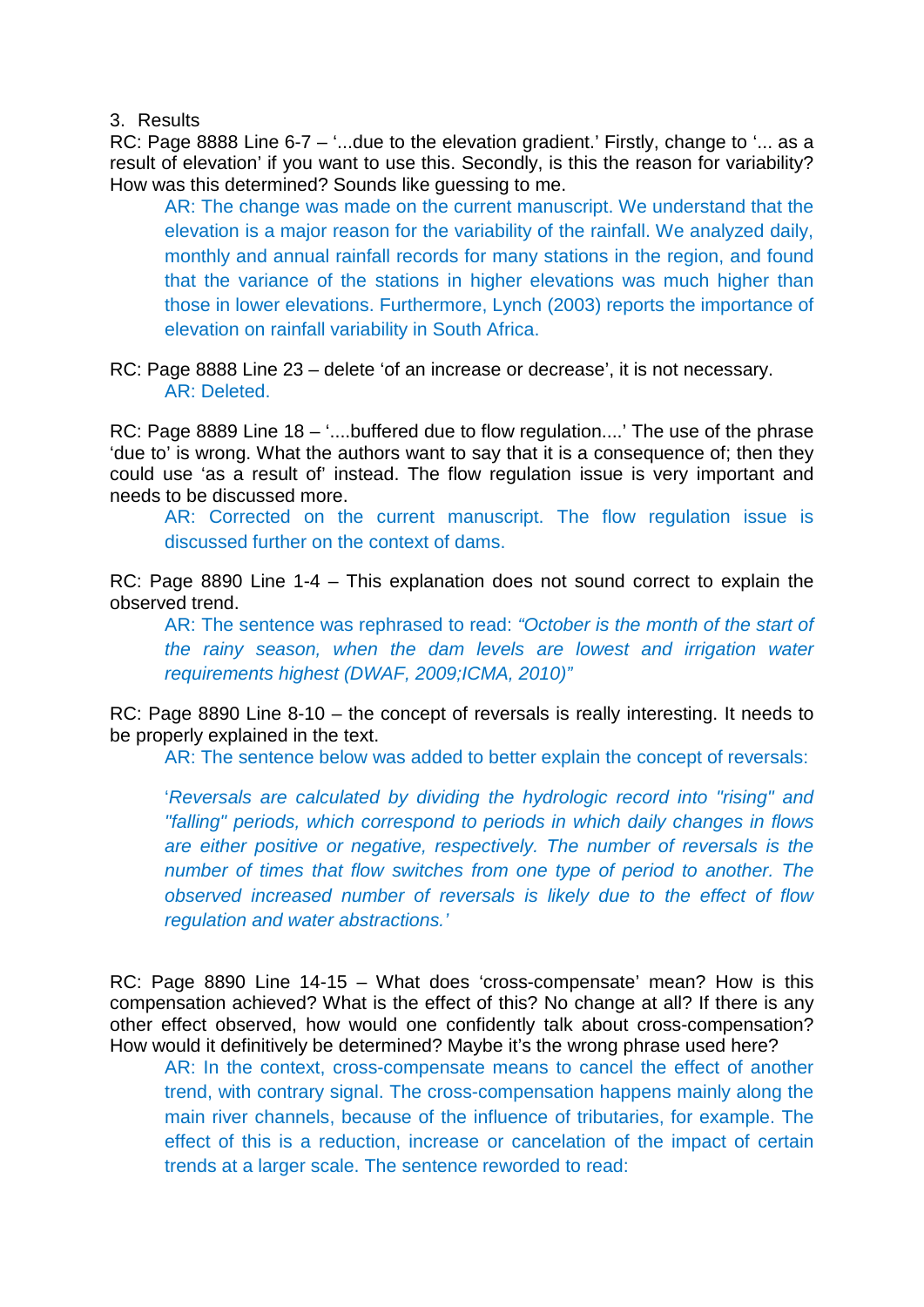*'An interesting aspect is that some of the trends cross-compensate each other. Some of the positive trends occurring on the tributaries of the Crocodile, for example, the October Median Flow and baseflow are cancelled out when moving down the main stem of the river.'*

RC: Page 8890 Line27-next page – The statement needs to be rephrased as it is difficult to follow.

AR: Rephrased to read: '*Thus, the trends observed in downstream Magude (station E43) in Mozambique are the result of a combination of the positive effect of the conservation approach of KNP on the Sabie, and the negative effect of flow reductions in the Crocodile and the Komati.*'

RC: Page 8891 Line 15-22 – It is inadequate to use only one rainfall station to explain the change in stream flow, as a stream flow gauge represents a summation over a catchment area, at times quite big (in this case 126  $km^2$ ). So using one rain gauge, no matter how close to the flow station, does not make sense and is not informative enough. Therefore it is not possible to conclude that the flow reduction is a result of land use change. While it is probable that land use change is the driver here, this cannot be explained by that one rain gauge.

AR: Following the reviewer's comment, the areal rainfall was computed for this sub catchment based on 3 rainfall stations. The areal rainfall also shows no significant trend of increase or decrease. This explanation was added on the current manuscript.

- RC: Page 8892 Line 16 who is 'they'? Ridell et al? Then write Ridell et al! AR: Corrected.
- RC: Page 8892 Line 18 What is 'homogenisation of the flow regime'? AR: the homogenization of the flow regime refers to reduction of the variability of the flow. For example, the difference between high and low flows is reduced.

### 4. Discussion

RC: Page 8894 Line 3-6 – this issue of problems with data on high flows in the time series was never raised earlier. What is the explanation/discussion for the analysis being uncertain? How? What is the impact? This is a discussion section; one would expect some 'discussion' to take place! In what way would the developments affect the analysis? What can be done? How about naturalisation of flows?

AR: The first part of the sentence was rephrased. The results of indicators of high flow should be interpreted with caution, in face of the uncertainty reported (limit of current monitoring network to capture extreme high flows). Developments can mask the natural variability of flow. Naturalization of flows is a common approach to overcome the limitation of developments. This can be achieved through hydrological modelling, but it can also add uncertainties to the analysis. Therefore, this was not followed on the current study; rather "learning from the data" approach was used', comparing results of stations with near natural conditions with those heavily managed. We do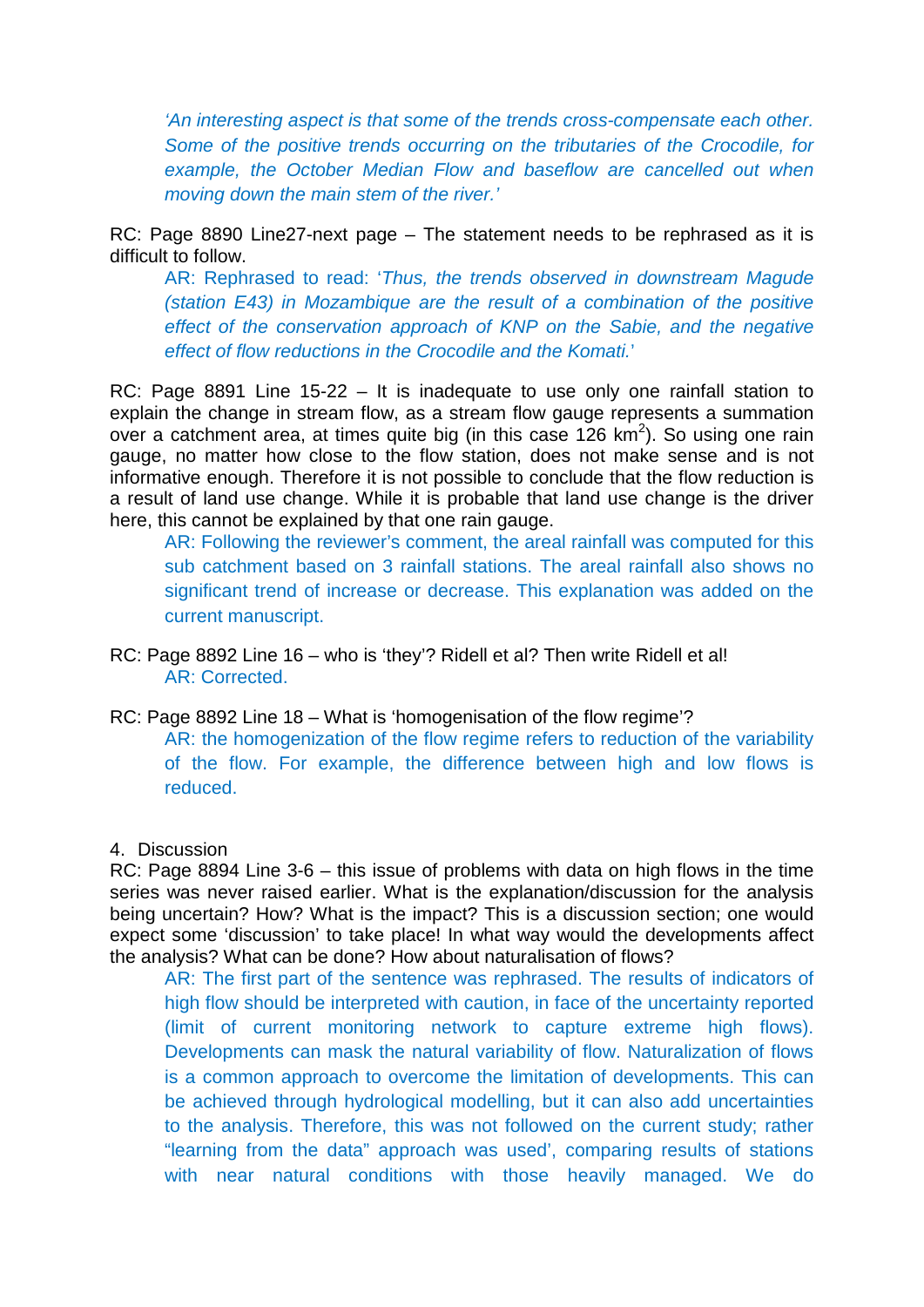recommended for future studies that the trends computation is done with naturalized time series as well.

RC: Page 8894 Line 16-18 – It sounds like this was not a problem. So why is this reported as a limitation?

AR: The paragraph was deleted.

RC: Page 8895 Line 16 – the concept of 'reverse seasonality' would need to be explained/discussed more clearly.

AR: The sentence below was added to further explain reverse seasonality.

*'Reverse seasonality is the change in timing of season flow characteristics, for example, the occurrence of low flows during wet season, or high flows on the dry season.'*

RC: Page 8895 Line 21-22 – This does not read well. Rephrase.

AR: The sentence was rephrased: *'This change was compared with the increase in the area under forestry in the sub-catchment, as well as with the increase in irrigation. The comparison revealed that the land use change was the main driver of the flow alteration.'*

RC: Page 8895 Line 25-26 – Did the climate change during this period? AR: From our analysis of rainfall records, there was no significant trend on the rainfall records.

RC: Page 8896 Line 9-11 – Rephrase.

AR: The sentence was rephrased to read: *"The Sabie flows generated in the upper parts of the catchment persist until the outlet, whilst in other rivers flows are highly modified. This suggests that the use of the conservation approach through the Strategic Adaptive Management of the Kruger National Park (KNP) and Inkomati Catchment Management Agency (ICMA), which are stronger on the Sabie, can be very beneficial to keep environmental flows in the system."*

RC: Page 8896 Line 19-21 – A good point raised that needs to be explained clearly. AR: This point was also discussed in response to the comment of referee 1. The section was expanded to further explain the point:

*"Dams provide storage, generate hydropower and attenuate floods in the basin, but have impacts downstream, such as the change of mean monthly*  flows, the reversal of seasonality and the trapping of sediments, which can all *hamper the health of downstream ecosystems. The recently concluded Mbombela Reconciliation Strategy strongly recommends the construction of new dams in South Africa, including one at Mountain View in the Kaap subcatchment. The plans of these developments happen when Swaziland is not yet fully utilizing its allocation under the Piggs Peak Agreement and Interim IncoMaputo Agreement (TPTC, 2010). Experiences of other countries around the world shows that dam construction has many, often wide-ranging and*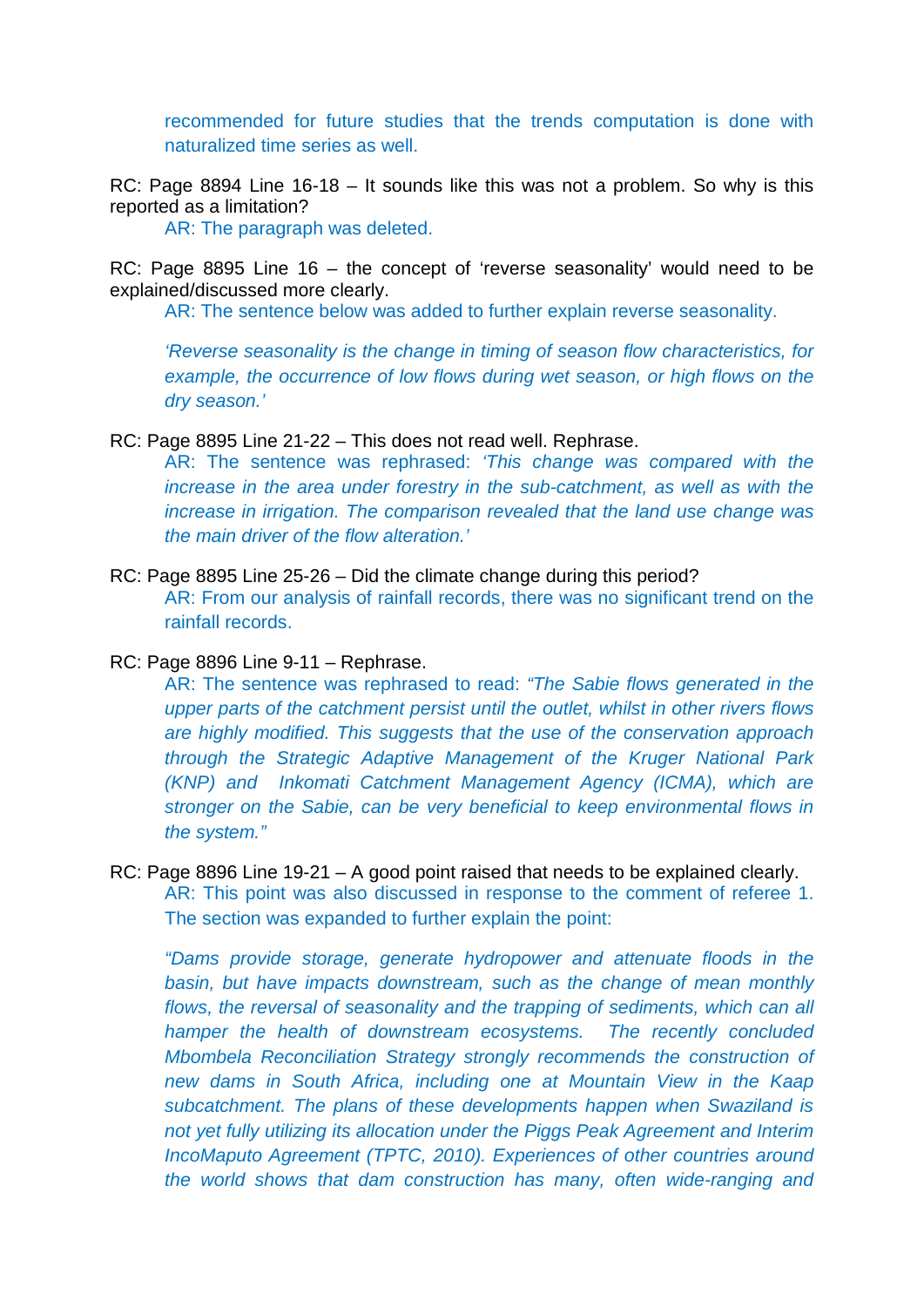*long-term social and ecological impacts that often are negative and that frequently are irreversible, including the social upheaval caused by the resettlement of communities, loss of ecosystems and biodiversity, increased sediment trapping, irreversible alteration of flow regimes and the prohibitive cost of decommissioning (see for an overview (Tullos et al., 2009;Moore et al., 2010)). It is therefore important to fully explore alternative options before deciding of the construction of more large dams. So alternative possibilities of restoring natural stream flows and/or increasing water storage capacity should be further investigated and adopted. These alternatives could include aquifer storage, artificial recharge, rainfall harvesting, decentralized storage, and reducing the water use of existing uses and users, including irrigation, industry and forest plantations. The operation rules of existing and future dams should also include objectives to better mimic crucial aspects of the system's natural variability."*

RC: Page 8896 Line 28 – What does 'this' refer to in 'This is even more...'? AR: 'This' refers to the complexity. It was rephrased in the manuscript.

RC: Page 8897 Line 5-8 – this is a big challenge and expensive. Perhaps the MS should give pointers as to how this can be achieved.

AR: We agree that this is a major challenge. However, when the impacts of lack of information derived from such monitoring network are considered, it would be worthy doing the investment. The following points were added to the manuscript:

*"The improvement of the monitoring network can be achieved by various means, such as:*

- *• Water management institutions collaborate more intensely with academic and consultant institutions;*
- *• Develop realistic plans to improve monitoring and data management;*

*• Learn from other countries/institutions that have adequate monitoring in place;*

*• Use modern ICT and other technologies, which may become cheaper and more accessible;*

*• Involve more stakeholders and citizens in data collection."*

5. Conclusions

RC: Page 8897 Line 10-11 – What does this introductory statement mean? It is not clear. Rephrase

AR: The sentence was rephrased to read: *"The research conducted reveals the dynamics of streamflow and their drivers in a river basin.*

RC: Page 8897 Line 19-21 – rephrase statement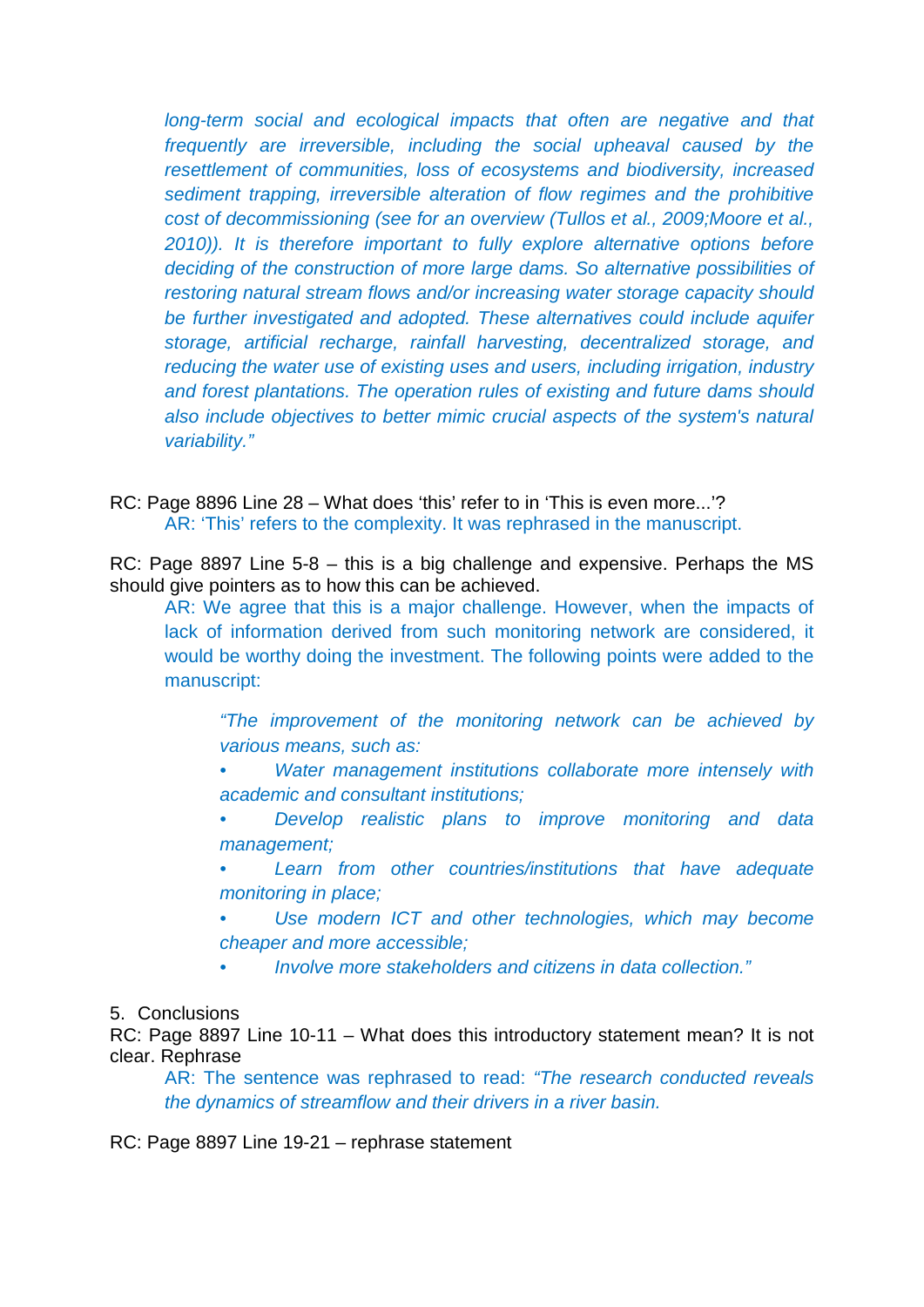AR: Rephrased to read: *"The study therefore recommends that strategic adaptive management adopted by the Kruger National Park and Inkomati Catchment Management Agency, should be further employed in the basin".*

RC: Page 8898 Line 7-8 – It's the Water research Commission AR: Corrected.

6. Tables

RC: Table 1 – What are 'first priority supplies.' These are not available in the text

AR: The 'first priority supplies' are domestic and industrial supply. An explanatory note was added to the table.

RC: Table 6 – Explanation of CD is missing on the table, though its available in the text

AR: An explanatory note was added to the table.

## 7. Figures

RC: Figure 2 – the figures are too small and difficult to read. Also both show the same information, choose one.

AR: The figures do not show the same information, as one show the period of 1930's to 1960's and the other 1970's to 2012. But given the clarity issue, the first part was removed from the manuscript.

RC: Figure 4 – the scale of rainfall anomalies is too large and therefore masks the changes. I advise that the graphs be separated.

AR: This figure was deleted, has no trends were found on rainfall record, and results are reported on Table 5.